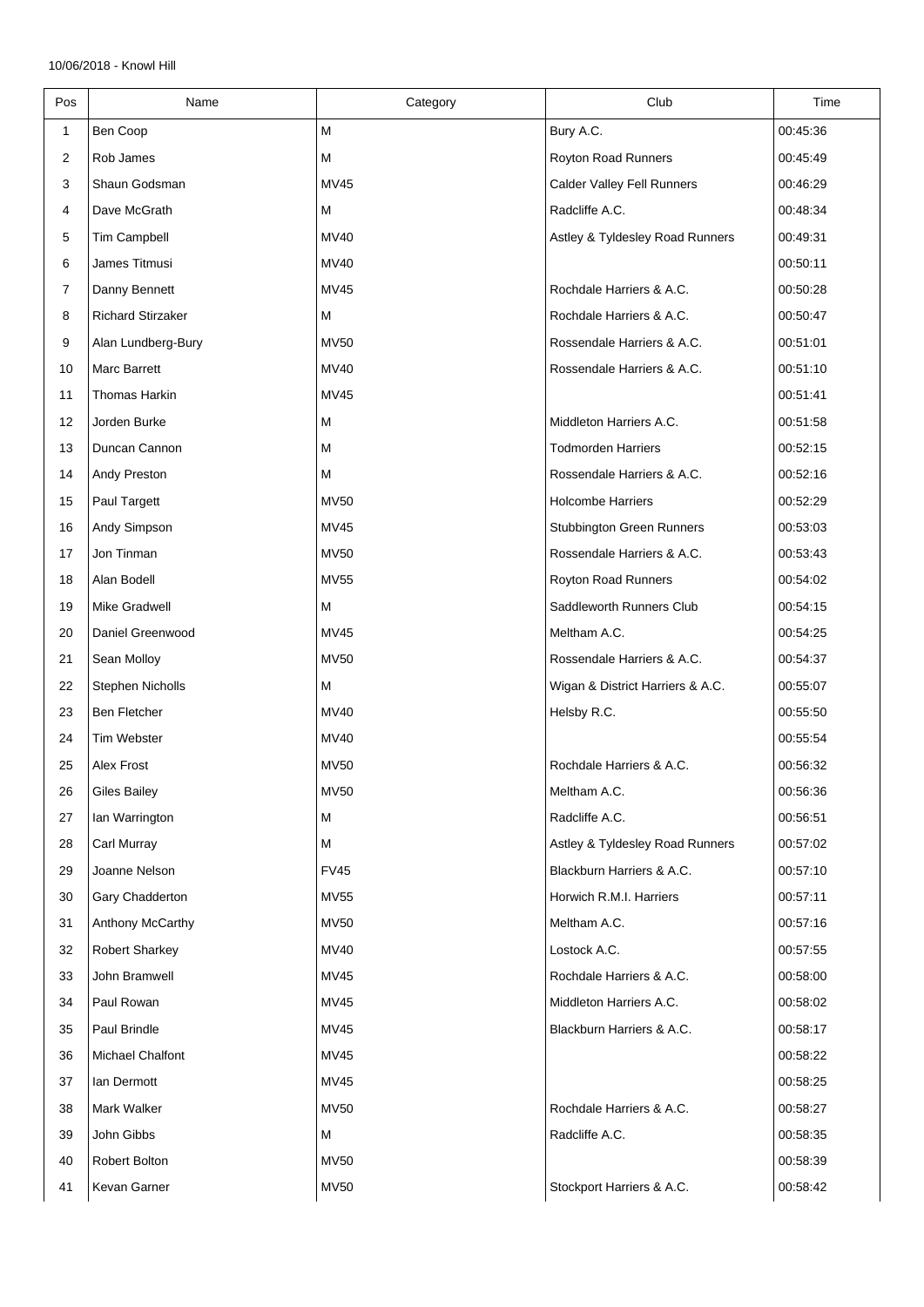| Robin Tuddenham<br>М<br><b>Todmorden Harriers</b><br>00:59:13<br>43<br>Seamus O'Riordan<br>MV45<br>44<br>00:59:24<br>Horwich R.M.I. Harriers<br>Doug Fleming<br><b>MV55</b><br>00:59:25<br>45<br>Saddleworth Runners Club<br>Peter Cobley<br>MV45<br>00:59:29<br>46<br>Michael Toman<br>Rossendale Harriers & A.C.<br><b>MV50</b><br>00:59:32<br>47<br><b>Steve Perren</b><br><b>MV50</b><br>Meltham A.C.<br>00:59:39<br>48<br>F<br>Fiona Williams<br>Rochdale Harriers & A.C.<br>01:00:00<br>49<br>Jill Butterworth<br><b>FV45</b><br>Rochdale Harriers & A.C.<br>01:00:17<br>50<br>Blackburn Harriers & A.C.<br>Carmen Byrne<br><b>FV40</b><br>01:00:41<br>51<br><b>Holcombe Harriers</b><br>Carl Byrne<br>MV45<br>01:00:53<br>52<br><b>Andy Hewitt</b><br><b>MV55</b><br>Rossendale Harriers & A.C.<br>01:01:14<br>53<br>F.R.A.<br>David Cowburn<br>MV40<br>01:01:30<br>54<br>Saddleworth Runners Club<br>Kevin Jones<br><b>MV50</b><br>01:01:35<br>55<br>Jon Underwood<br>MV45<br>Calder Valley Fell Runners<br>56<br>01:01:37<br>Joanna Adamson<br><b>FV40</b><br>Middleton Harriers A.C.<br>01:01:57<br>57<br>Nick Walsh<br><b>MV50</b><br>Rochdale Harriers & A.C.<br>58<br>01:02:30<br><b>Mathew Townley</b><br>MV40<br>Stockport Harriers & A.C.<br>59<br>01:02:48<br>Peter McNulty<br><b>MV60</b><br>Radcliffe A.C.<br>01:02:56<br>60<br>lan Dale<br><b>MV50</b><br>Royton Road Runners<br>01:02:58<br>61<br>lan Joslin<br>MV40<br>Astley & Tyldesley Road Runners<br>01:03:02<br>62<br>Tom Smith<br><b>MV55</b><br>Pennine<br>01:03:06<br>63 |
|---------------------------------------------------------------------------------------------------------------------------------------------------------------------------------------------------------------------------------------------------------------------------------------------------------------------------------------------------------------------------------------------------------------------------------------------------------------------------------------------------------------------------------------------------------------------------------------------------------------------------------------------------------------------------------------------------------------------------------------------------------------------------------------------------------------------------------------------------------------------------------------------------------------------------------------------------------------------------------------------------------------------------------------------------------------------------------------------------------------------------------------------------------------------------------------------------------------------------------------------------------------------------------------------------------------------------------------------------------------------------------------------------------------------------------------------------------------------------------------------------------------------------------------------------------|
|                                                                                                                                                                                                                                                                                                                                                                                                                                                                                                                                                                                                                                                                                                                                                                                                                                                                                                                                                                                                                                                                                                                                                                                                                                                                                                                                                                                                                                                                                                                                                         |
|                                                                                                                                                                                                                                                                                                                                                                                                                                                                                                                                                                                                                                                                                                                                                                                                                                                                                                                                                                                                                                                                                                                                                                                                                                                                                                                                                                                                                                                                                                                                                         |
|                                                                                                                                                                                                                                                                                                                                                                                                                                                                                                                                                                                                                                                                                                                                                                                                                                                                                                                                                                                                                                                                                                                                                                                                                                                                                                                                                                                                                                                                                                                                                         |
|                                                                                                                                                                                                                                                                                                                                                                                                                                                                                                                                                                                                                                                                                                                                                                                                                                                                                                                                                                                                                                                                                                                                                                                                                                                                                                                                                                                                                                                                                                                                                         |
|                                                                                                                                                                                                                                                                                                                                                                                                                                                                                                                                                                                                                                                                                                                                                                                                                                                                                                                                                                                                                                                                                                                                                                                                                                                                                                                                                                                                                                                                                                                                                         |
|                                                                                                                                                                                                                                                                                                                                                                                                                                                                                                                                                                                                                                                                                                                                                                                                                                                                                                                                                                                                                                                                                                                                                                                                                                                                                                                                                                                                                                                                                                                                                         |
|                                                                                                                                                                                                                                                                                                                                                                                                                                                                                                                                                                                                                                                                                                                                                                                                                                                                                                                                                                                                                                                                                                                                                                                                                                                                                                                                                                                                                                                                                                                                                         |
|                                                                                                                                                                                                                                                                                                                                                                                                                                                                                                                                                                                                                                                                                                                                                                                                                                                                                                                                                                                                                                                                                                                                                                                                                                                                                                                                                                                                                                                                                                                                                         |
|                                                                                                                                                                                                                                                                                                                                                                                                                                                                                                                                                                                                                                                                                                                                                                                                                                                                                                                                                                                                                                                                                                                                                                                                                                                                                                                                                                                                                                                                                                                                                         |
|                                                                                                                                                                                                                                                                                                                                                                                                                                                                                                                                                                                                                                                                                                                                                                                                                                                                                                                                                                                                                                                                                                                                                                                                                                                                                                                                                                                                                                                                                                                                                         |
|                                                                                                                                                                                                                                                                                                                                                                                                                                                                                                                                                                                                                                                                                                                                                                                                                                                                                                                                                                                                                                                                                                                                                                                                                                                                                                                                                                                                                                                                                                                                                         |
|                                                                                                                                                                                                                                                                                                                                                                                                                                                                                                                                                                                                                                                                                                                                                                                                                                                                                                                                                                                                                                                                                                                                                                                                                                                                                                                                                                                                                                                                                                                                                         |
|                                                                                                                                                                                                                                                                                                                                                                                                                                                                                                                                                                                                                                                                                                                                                                                                                                                                                                                                                                                                                                                                                                                                                                                                                                                                                                                                                                                                                                                                                                                                                         |
|                                                                                                                                                                                                                                                                                                                                                                                                                                                                                                                                                                                                                                                                                                                                                                                                                                                                                                                                                                                                                                                                                                                                                                                                                                                                                                                                                                                                                                                                                                                                                         |
|                                                                                                                                                                                                                                                                                                                                                                                                                                                                                                                                                                                                                                                                                                                                                                                                                                                                                                                                                                                                                                                                                                                                                                                                                                                                                                                                                                                                                                                                                                                                                         |
|                                                                                                                                                                                                                                                                                                                                                                                                                                                                                                                                                                                                                                                                                                                                                                                                                                                                                                                                                                                                                                                                                                                                                                                                                                                                                                                                                                                                                                                                                                                                                         |
|                                                                                                                                                                                                                                                                                                                                                                                                                                                                                                                                                                                                                                                                                                                                                                                                                                                                                                                                                                                                                                                                                                                                                                                                                                                                                                                                                                                                                                                                                                                                                         |
|                                                                                                                                                                                                                                                                                                                                                                                                                                                                                                                                                                                                                                                                                                                                                                                                                                                                                                                                                                                                                                                                                                                                                                                                                                                                                                                                                                                                                                                                                                                                                         |
|                                                                                                                                                                                                                                                                                                                                                                                                                                                                                                                                                                                                                                                                                                                                                                                                                                                                                                                                                                                                                                                                                                                                                                                                                                                                                                                                                                                                                                                                                                                                                         |
|                                                                                                                                                                                                                                                                                                                                                                                                                                                                                                                                                                                                                                                                                                                                                                                                                                                                                                                                                                                                                                                                                                                                                                                                                                                                                                                                                                                                                                                                                                                                                         |
|                                                                                                                                                                                                                                                                                                                                                                                                                                                                                                                                                                                                                                                                                                                                                                                                                                                                                                                                                                                                                                                                                                                                                                                                                                                                                                                                                                                                                                                                                                                                                         |
| Ian Saddington<br>MV40<br>01:03:07<br>64                                                                                                                                                                                                                                                                                                                                                                                                                                                                                                                                                                                                                                                                                                                                                                                                                                                                                                                                                                                                                                                                                                                                                                                                                                                                                                                                                                                                                                                                                                                |
| John Deasey<br>Rochdale Harriers & A.C.<br><b>MV55</b><br>01:03:17<br>65                                                                                                                                                                                                                                                                                                                                                                                                                                                                                                                                                                                                                                                                                                                                                                                                                                                                                                                                                                                                                                                                                                                                                                                                                                                                                                                                                                                                                                                                                |
| Mark Shuttleworth<br><b>MV50</b><br>Lostock A.C.<br>01:03:21<br>66                                                                                                                                                                                                                                                                                                                                                                                                                                                                                                                                                                                                                                                                                                                                                                                                                                                                                                                                                                                                                                                                                                                                                                                                                                                                                                                                                                                                                                                                                      |
| Emma Bowen<br><b>FV45</b><br>Pennine<br>01:03:26<br>67                                                                                                                                                                                                                                                                                                                                                                                                                                                                                                                                                                                                                                                                                                                                                                                                                                                                                                                                                                                                                                                                                                                                                                                                                                                                                                                                                                                                                                                                                                  |
| Graham Dean<br><b>MV45</b><br>F.R.A.<br>68<br>01:03:45                                                                                                                                                                                                                                                                                                                                                                                                                                                                                                                                                                                                                                                                                                                                                                                                                                                                                                                                                                                                                                                                                                                                                                                                                                                                                                                                                                                                                                                                                                  |
| Graham Jordan<br>м<br>Middleton Harriers A.C.<br>01:03:49<br>69                                                                                                                                                                                                                                                                                                                                                                                                                                                                                                                                                                                                                                                                                                                                                                                                                                                                                                                                                                                                                                                                                                                                                                                                                                                                                                                                                                                                                                                                                         |
| <b>MV45</b><br>Rossendale Harriers & A.C.<br>01:03:53<br>70<br>Andy Lee                                                                                                                                                                                                                                                                                                                                                                                                                                                                                                                                                                                                                                                                                                                                                                                                                                                                                                                                                                                                                                                                                                                                                                                                                                                                                                                                                                                                                                                                                 |
| Paul Swyers<br><b>MV50</b><br>Radcliffe A.C.<br>01:04:03<br>71                                                                                                                                                                                                                                                                                                                                                                                                                                                                                                                                                                                                                                                                                                                                                                                                                                                                                                                                                                                                                                                                                                                                                                                                                                                                                                                                                                                                                                                                                          |
| Saddleworth Runners Club<br>М<br>72<br><b>Christopher Roberts</b><br>01:04:07                                                                                                                                                                                                                                                                                                                                                                                                                                                                                                                                                                                                                                                                                                                                                                                                                                                                                                                                                                                                                                                                                                                                                                                                                                                                                                                                                                                                                                                                           |
| Chris Paxton<br>М<br>Radcliffe A.C.<br>73<br>01:04:16                                                                                                                                                                                                                                                                                                                                                                                                                                                                                                                                                                                                                                                                                                                                                                                                                                                                                                                                                                                                                                                                                                                                                                                                                                                                                                                                                                                                                                                                                                   |
| Peter Butterworth<br><b>MV60</b><br>Clayton-le-Moors Harriers<br>74<br>01:04:23                                                                                                                                                                                                                                                                                                                                                                                                                                                                                                                                                                                                                                                                                                                                                                                                                                                                                                                                                                                                                                                                                                                                                                                                                                                                                                                                                                                                                                                                         |
| Jennie Ransome<br><b>FV50</b><br>Road Runners Club<br>01:04:26<br>75                                                                                                                                                                                                                                                                                                                                                                                                                                                                                                                                                                                                                                                                                                                                                                                                                                                                                                                                                                                                                                                                                                                                                                                                                                                                                                                                                                                                                                                                                    |
| <b>FV40</b><br>Radcliffe A.C.<br>76<br>Fiona Lynch<br>01:04:33                                                                                                                                                                                                                                                                                                                                                                                                                                                                                                                                                                                                                                                                                                                                                                                                                                                                                                                                                                                                                                                                                                                                                                                                                                                                                                                                                                                                                                                                                          |
| Nick Goaley<br>MJ<br>Astley & Tyldesley Road Runners<br>01:04:37<br>77                                                                                                                                                                                                                                                                                                                                                                                                                                                                                                                                                                                                                                                                                                                                                                                                                                                                                                                                                                                                                                                                                                                                                                                                                                                                                                                                                                                                                                                                                  |
| <b>FV45</b><br>Saddleworth Runners Club<br>78<br><b>Claire Cobley</b><br>01:04:47                                                                                                                                                                                                                                                                                                                                                                                                                                                                                                                                                                                                                                                                                                                                                                                                                                                                                                                                                                                                                                                                                                                                                                                                                                                                                                                                                                                                                                                                       |
| F<br>Alice Buttle<br>Meltham A.C.<br>79<br>01:05:13                                                                                                                                                                                                                                                                                                                                                                                                                                                                                                                                                                                                                                                                                                                                                                                                                                                                                                                                                                                                                                                                                                                                                                                                                                                                                                                                                                                                                                                                                                     |
| Chris Taylor<br>MV45<br>Lostock A.C.<br>01:05:28<br>80                                                                                                                                                                                                                                                                                                                                                                                                                                                                                                                                                                                                                                                                                                                                                                                                                                                                                                                                                                                                                                                                                                                                                                                                                                                                                                                                                                                                                                                                                                  |
| <b>MV60</b><br>Royton Road Runners<br>01:05:30<br>81<br><b>Barry Greaves</b>                                                                                                                                                                                                                                                                                                                                                                                                                                                                                                                                                                                                                                                                                                                                                                                                                                                                                                                                                                                                                                                                                                                                                                                                                                                                                                                                                                                                                                                                            |
| Rossendale Harriers & A.C.<br>Matthew Toman<br>MJ<br>01:05:34<br>82                                                                                                                                                                                                                                                                                                                                                                                                                                                                                                                                                                                                                                                                                                                                                                                                                                                                                                                                                                                                                                                                                                                                                                                                                                                                                                                                                                                                                                                                                     |
| Joseph Sharples<br>М<br><b>Preston Harriers</b><br>01:05:35<br>83                                                                                                                                                                                                                                                                                                                                                                                                                                                                                                                                                                                                                                                                                                                                                                                                                                                                                                                                                                                                                                                                                                                                                                                                                                                                                                                                                                                                                                                                                       |
| John Andrew<br>MV45<br>Radcliffe A.C.<br>01:06:28<br>84                                                                                                                                                                                                                                                                                                                                                                                                                                                                                                                                                                                                                                                                                                                                                                                                                                                                                                                                                                                                                                                                                                                                                                                                                                                                                                                                                                                                                                                                                                 |
| Kelsham Hanna<br>MV45<br>Southampton Athletic Club<br>01:06:39<br>85                                                                                                                                                                                                                                                                                                                                                                                                                                                                                                                                                                                                                                                                                                                                                                                                                                                                                                                                                                                                                                                                                                                                                                                                                                                                                                                                                                                                                                                                                    |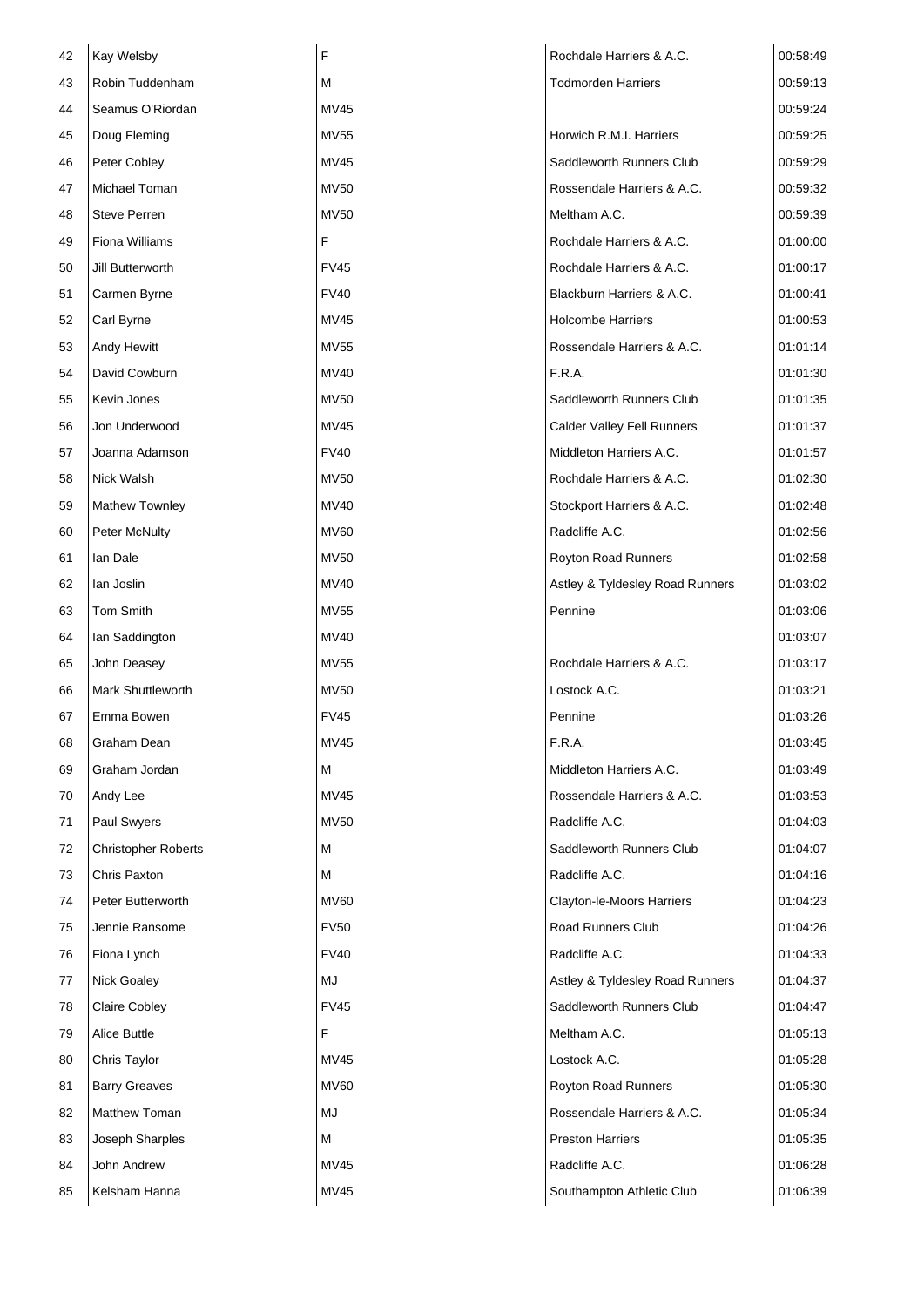| 86  | Dave Culpan            | <b>MV55</b> | <b>Stainland Lions</b>     | 01:06:55 |
|-----|------------------------|-------------|----------------------------|----------|
| 87  | <b>Linda Buckley</b>   | <b>FV55</b> |                            | 01:06:57 |
| 88  | Stephanie Harrison     | F           | Rochdale Harriers & A.C.   | 01:07:01 |
| 89  | Tanya Vengrinova       | F           | Rochdale Tri Club          | 01:07:17 |
| 90  | Jason Tonge            | <b>MV45</b> | Lostock A.C.               | 01:07:18 |
| 91  | Lisa Hall              | <b>FV45</b> |                            | 01:07:19 |
| 92  | Phil Hodgson           | <b>MV60</b> | <b>Todmorden Harriers</b>  | 01:07:26 |
| 93  | James Allen            | М           | <b>Holcombe Harriers</b>   | 01:07:36 |
| 94  | Simon Fisher           | MV45        | Calder Valley Fell Runners | 01:07:48 |
| 95  | <b>Phillip Bennett</b> | м           |                            | 01:08:00 |
| 96  | Alan Archer            | <b>MV55</b> | Clayton-le-Moors Harriers  | 01:08:13 |
| 97  | <b>Chris Rainey</b>    | MV45        |                            | 01:08:18 |
| 98  | Paul Collinge          | <b>MV60</b> | Middleton Harriers A.C.    | 01:08:20 |
| 99  | David Barnes           | <b>MV55</b> | Horwich R.M.I. Harriers    | 01:08:24 |
| 100 | Mark Garner            | <b>MV45</b> | Radcliffe A.C.             | 01:08:37 |
| 101 | Diane Winterburn       | <b>FV50</b> | Rochdale Harriers & A.C.   | 01:08:38 |
| 102 | Paul Elliott           | <b>MV50</b> | Meltham A.C.               | 01:08:43 |
| 103 | <b>Peter Nuttall</b>   | <b>MV55</b> | Rossendale Harriers & A.C. | 01:08:47 |
| 104 | Nicola Lloyd           | F           | <b>Bramhall Runners</b>    | 01:08:51 |
| 105 | lan Taylor             | <b>MV50</b> | Salford Mets A.C.          | 01:09:08 |
| 106 | Jon Comyn-Platt        | <b>MV70</b> | Saddleworth Runners Club   | 01:09:27 |
| 107 | <b>Brandon Greene</b>  | <b>MV45</b> | Saddleworth Runners Club   | 01:09:33 |
| 108 | Jeff Hignett           | <b>MV65</b> | Rossendale Harriers & A.C. | 01:09:57 |
| 109 | John Hodgson           | <b>MV45</b> |                            | 01:10:12 |
| 110 | Kristian Lee           | <b>MV40</b> | Radcliffe A.C.             | 01:10:20 |
| 111 | David Ashton           | <b>MV55</b> |                            | 01:10:25 |
| 112 | Rob Fox                | M           |                            | 01:10:33 |
| 113 | Abigail Thompson       | F           | Rossendale Harriers & A.C. | 01:10:55 |
| 114 | Steve Hamer            | <b>MV60</b> | Radcliffe A.C.             | 01:10:56 |
| 115 | Jane Leonard           | <b>FV60</b> | <b>Todmorden Harriers</b>  | 01:10:57 |
| 116 | John Lavelle           | <b>MV55</b> | Rossendale Harriers & A.C. | 01:11:20 |
| 117 | <b>Martin Hamer</b>    | <b>MV45</b> |                            | 01:11:26 |
| 118 | <b>Mark Checkley</b>   | MV55        | Lostock A.C.               | 01:11:45 |
| 119 | Martyn Hodgson         | <b>MV50</b> | Saddleworth Runners Club   | 01:12:16 |
| 120 | John Charles Heathcote | <b>MV60</b> | Saddleworth Runners Club   | 01:13:01 |
| 121 | Kevin Fox              | <b>MV60</b> | Rochdale Harriers & A.C.   | 01:13:11 |
| 122 | Antony Armstrong       | м           |                            | 01:13:12 |
| 123 | Ruth Hutchison         | <b>FV40</b> | Saddleworth Runners Club   | 01:13:21 |
| 124 | Fiona Dyson            | <b>FV50</b> |                            | 01:13:26 |
| 125 | Anna Blomfield         | <b>FV55</b> | Rochdale Harriers & A.C.   | 01:13:45 |
| 126 | Sissel Lundberg-Bury   | <b>FV50</b> | Rossendale Harriers & A.C. | 01:14:03 |
| 127 | <b>Nick Barnes</b>     | м           | Radcliffe A.C.             | 01:14:04 |
| 128 | <b>Matthew Cox</b>     | <b>MV60</b> | Rochdale Harriers & A.C.   | 01:14:11 |
| 129 | Lawrence James Pinnell | <b>MV50</b> | Horwich R.M.I. Harriers    | 01:14:19 |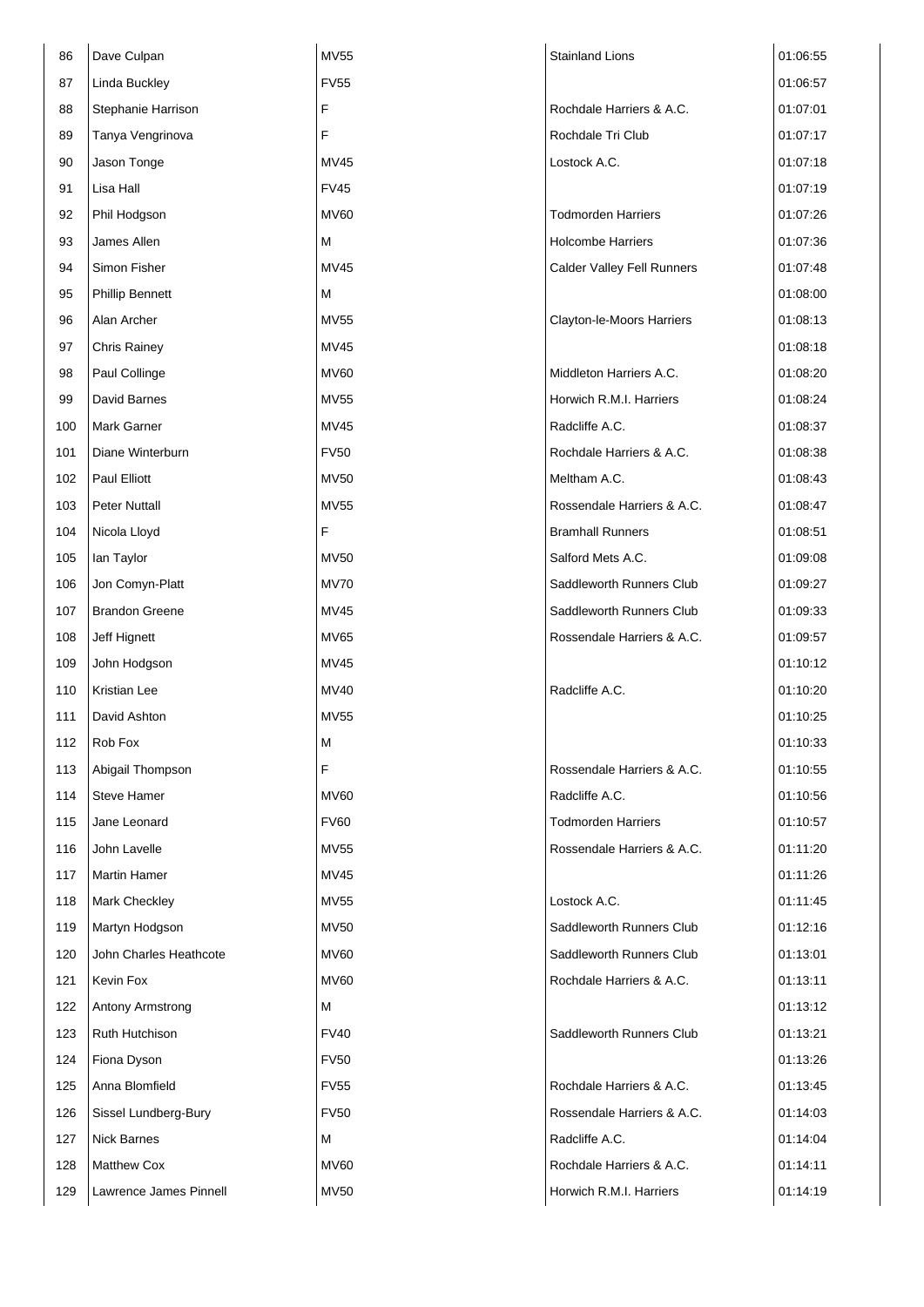| 130 | <b>Frederick Getz</b>   | <b>MV60</b> |                                 | 01:14:38 |
|-----|-------------------------|-------------|---------------------------------|----------|
| 131 | Peter Mulleavy          | <b>MV50</b> | F.R.A.                          | 01:15:06 |
| 132 | John Lee                | <b>MV55</b> | <b>Todmorden Harriers</b>       | 01:15:23 |
| 133 | Lisa Carter             | <b>FV45</b> | Radcliffe A.C.                  | 01:15:40 |
| 134 | Jane Hodgson            | <b>FV45</b> | Saddleworth Runners Club        | 01:15:52 |
| 135 | <b>Christian Ellis</b>  | <b>MV40</b> |                                 | 01:16:01 |
| 136 | Andy Hargreaves         | MV65        | Meltham A.C.                    | 01:16:32 |
| 137 | <b>Shirley Tuersley</b> | <b>FV50</b> | Saddleworth Runners Club        | 01:16:33 |
| 138 | Jan Needham             | <b>FV65</b> | Rochdale Harriers & A.C.        | 01:16:45 |
| 139 | <b>Claire Matlhwick</b> | F           | Astley & Tyldesley Road Runners | 01:16:48 |
| 140 | Henryk Getz             | MV65        |                                 | 01:16:52 |
| 141 | Jon Stainthorpe         | <b>MV40</b> | Middleton Harriers A.C.         | 01:18:01 |
| 142 | Ray Williams            | <b>MV50</b> | Royton Road Runners             | 01:18:32 |
| 143 | Gilly Markham           | <b>FV60</b> | Meltham A.C.                    | 01:19:28 |
| 144 | Rachel Haslam           | F           | Astley & Tyldesley Road Runners | 01:19:29 |
| 145 | Mark Wolfenden          | <b>MV50</b> | Radcliffe A.C.                  | 01:20:28 |
| 146 | Jane Galliano           | <b>FV50</b> |                                 | 01:20:59 |
| 147 | <b>Robert Garstang</b>  | м           | Lostock A.C.                    | 01:21:17 |
| 148 | Kath Hoyer              | <b>FV55</b> | F.R.A.                          | 01:21:18 |
| 149 | Karen Hallett           | <b>FV45</b> | Middleton Harriers A.C.         | 01:21:19 |
| 150 | <b>Kate Saville</b>     | <b>FV45</b> | Saddleworth Runners Club        | 01:23:21 |
| 151 | Barbara Smith           | <b>FV45</b> |                                 | 01:24:51 |
| 152 | <b>Bonnie Smith</b>     | F           |                                 | 01:24:52 |
| 153 | Monica Boland           | <b>FV45</b> | Saddleworth Runners Club        | 01:25:40 |
| 154 | <b>Graham Breeze</b>    | <b>MV70</b> | <b>Wharfedale Harreirs</b>      | 01:26:24 |
| 155 | Sharon Godsman          | FV45        | Calder Valley Fell Runners      | 01:27:03 |
| 156 | Rose Rowson             | <b>FV60</b> | Middleton Harriers A.C.         | 01:27:04 |
| 157 | Karen Conduit           | <b>FV60</b> | Rochdale Harriers & A.C.        | 01:27:14 |
| 158 | <b>Hilary Farren</b>    | <b>FV55</b> | Rossendale Harriers & A.C.      | 01:27:32 |
| 159 | Ryan Smith              | М           |                                 | 01:27:46 |
| 160 | Chris Hatton            | MV65        | Helsby R.C.                     | 01:28:13 |
| 161 | Lorna Holt              | <b>FV40</b> | Rossendale Harriers & A.C.      | 01:28:36 |
| 162 | Terry O'Neill           | <b>MV50</b> | Middleton Harriers A.C.         | 01:28:38 |
| 163 | Joanne Walsh            | <b>FV50</b> | Rochdale Harriers & A.C.        | 01:29:06 |
| 164 | <b>Tony Greene</b>      | <b>MV70</b> | Saddleworth Runners Club        | 01:30:37 |
| 165 | Catherine Murphy        | <b>FV50</b> | Middleton Harriers A.C.         | 01:32:05 |
| 166 | Susanne Andrew          | <b>FV45</b> | Radcliffe A.C.                  | 01:33:58 |
| 167 | Lisa Miles              | <b>FV45</b> | Littleborough Runners           | 01:34:20 |
| 168 | Stephen Bostock         | <b>MV55</b> | Littleborough Runners           | 01:34:25 |
| 169 | Masen Brown             | MJ          |                                 | 01:35:04 |
| 170 | Catherine Unwin         | <b>FV50</b> | Rochdale Harriers & A.C.        | 01:36:14 |
| 171 | <b>Brenda Roberts</b>   | <b>FV70</b> | Saddleworth Runners Club        | 01:36:33 |
| 172 | <b>Ruth Hare</b>        | <b>FV65</b> | Middleton Harriers A.C.         | 01:39:21 |
| 173 | Carolyn Edwards         | <b>FV45</b> | <b>Team Darkrun</b>             | 01:40:45 |
|     |                         |             |                                 |          |